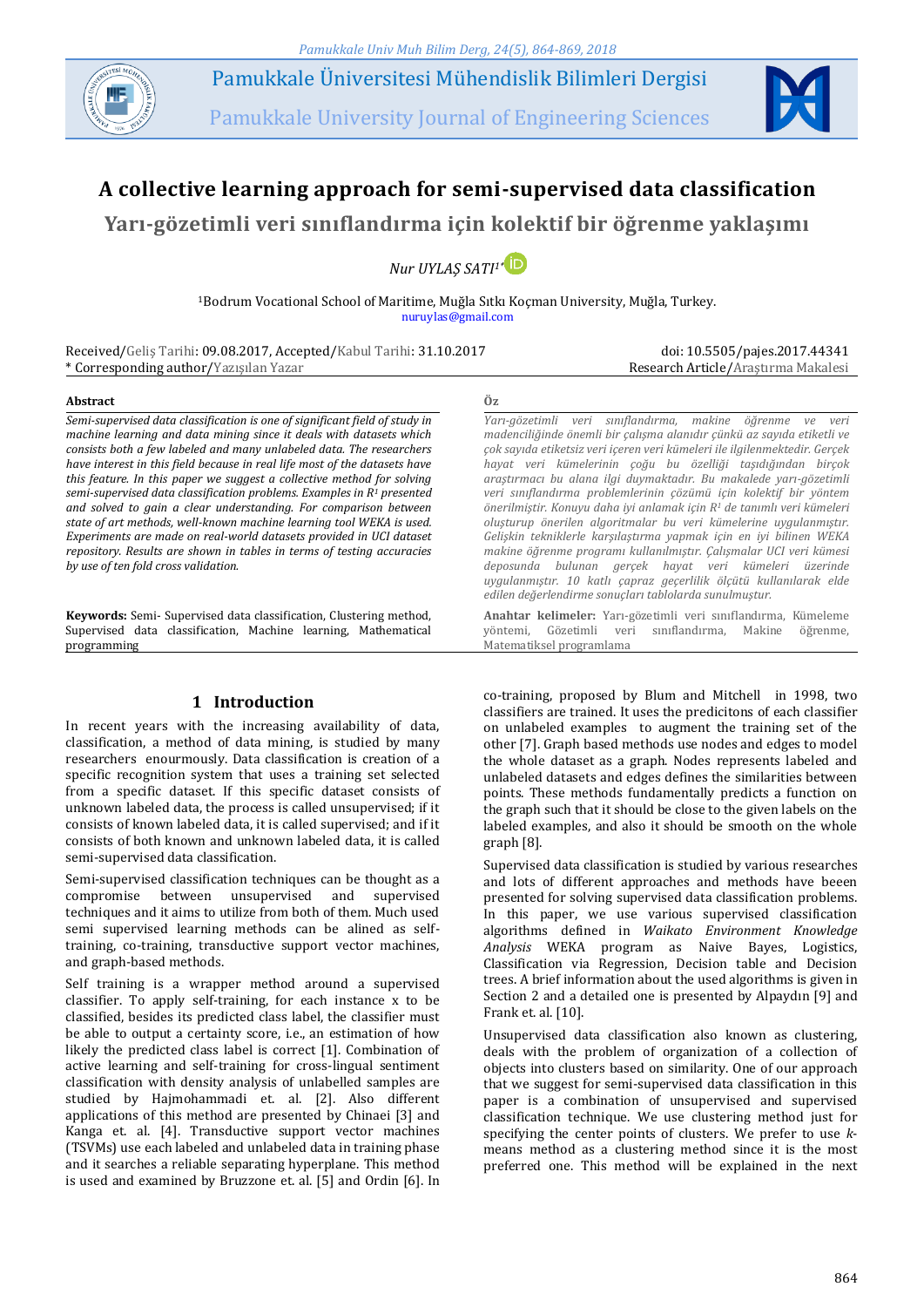section. More detailed information about clustering and *k*means method is proposed by Bagirov et. al.[11].

In section 2, suggested algorithm for semi-supervised data classification is defined also different approaches for the initilization of the algorithm are discussed. Instructions are given to understand why we prefer these approaches. Brief explanations about supervised classification algorithms that will be used after initilization are presented. In section 3, ordinary datasets in  $R<sup>1</sup>$  are generated and applied to defined algorithm's different approaches for a clear understanding. Besides for comparison, experiments are made on real-world datasets via state of art methods provided in WEKA. Obtained evaluation results are presented by use of ten-fold cross validation. Finally in section 4 we conclude the paper.

# **2 Matherial and method**

In semi-supervised data classification, the aim is to benefit from both labeled and unlabeled data during the learning process. Learning from labeled data is called supervised learning and learning from unlabeled data is called unsupervised learning.

In this paper, we aim to transform the semi-supervised data classification problem to a supervised one since various methods have been defined for supervised learning. In accordance with this purpose, center points of the classes are aimed to be found by using the labeled points. We use two methods for finding them.

Suppose that we are given labeled  $A$ ,  $B$  and unlabeled  $C$  sets  $A = \{a^i \in R^n, i \in I\}, B = \{b^j \in R^n, j \in J\}, C = \{c^t \in R^n, t \in T\}$ where  $I = \{1, ..., m\}$ ,  $J = \{1, ..., p\}$ ,  $T = \{1, ..., t\}$  in a semisupervised data classification problem.

We suggest three approaches for finding the center points of given  $A$  and  $B$  datasets in the below subsections.

# **2.1** *k***-means method (first approach)**

In the first approach, we experienced commonly used *k*-means clustering method on labeled data for determining the center points of the classes. Actually *k*-means method is an unsupervised method whose goal is to partition the unlabeled dataset into *k* parts in terms of the similarities. But in our experiment we use it just for finding the center points of the labeled datasets. Since we make binary classification we imply  $k$ -means algorithm on two datasets ( $A$  and  $B$ ) individually.

## *Algorithm 1. k-means algorithm*

*k*-means algorithm is given as follows [12]:

- Step 1. Choose a seed solution consisting of *k* centers (not necessarily belonging to A),
- Step 2. Allocate data points to its closest center and obtain kpartition of A,
- Step 3. Recompute centers for this new partition and go to Step 2 until no more data points change cluster.

After obtaining 2k center points by use of *k*-means algorithm. We calculate all distances between unlabeled points and each center points. The closest center points' class is given to the unlabeled one. This approach requires  $t(2k)$  iterations after finding center points.

## **2.2 Mean method (second approach)**

In the second approach, we use mean points of labeled  $A$  and  $B$ datasets as center points.

Suppose that we are given  $A$  and  $B$  classes, consisting of respectively  $m$  and  $p$   $n$  dimensional vectors. Calculation of mean points can be given as (1) and (2):

Center point of  $A = a_1, a_2, ..., a_n$ , such that

$$
a_k = \frac{\sum_{i=1}^{m} a_k^i}{m}, k = 1, ..., n
$$
 (1)

Center point of  $B = b_1, b_2, ..., b_n$ ), such that

$$
b_k = \frac{\sum_{i=1}^{p} b_k^i}{p}, k = 1, ..., n
$$
 (2)

After calculation of mean points, we calculate all distances between unlabeled points and obtained two center points. The closest center points' class is given to the unlabeled one. This approach requires  $2t$  iterations after finding center points.

## **2.3 Calculating all distances (third approach)**

In the third approach, different from other two approaches, by thinking so basicly, we dont find any center point. We calculate all distances between unlabeled point and every labeled point. Unlabeled point is labeled with the closest labeled points' class. This approach requires  $t(m +$  $p$ ) iterations such that  $t$ ,  $m$ ,  $p$  is respectively the number of unlabeled points, points of  $A$  and points of  $B$ . We dont experiment this approach since it is not so effective in terms of running time for large datasets.

#### **2.4 A collective algorithm for semi-supervised data classification**

Here if we contrast given three aproaches in terms of number of iterations in a sense running time of labeling the unlabeled points process, the third one is not so effective in large datasets. Such that  $t(m + p) > t(2k)$  and  $t(m + p) >$ 2 where <sup>k</sup> *(*defined cluster number in *k*-means method*)* is less than  $m$  (number of points in  $\overline{A}$ ) and  $\overline{p}$  (number of points in  $B$ ).

From this point of view, second approach looks more effective but it shouldn't be forgotten that the given iteration numbers are calculated after finding the center points. That is to say here the elapsed time during the process of finding centers is so important.

When we contrast the first and second approaches, in the second one by determining the number of clusters before implying *k*-means method, we can obtain more effective results by using two or more center points for each classes, and also it should not be forgotten that in the use of clustering method both distance metric and number of clusters (here we call them center points) can be determined by the experimenter in terms of the structure of the data.

In this paper, we experiment both approaches in initilization of the semi-supervised algorithm given below.

**Algorithm 2:** A collective semi-supervised data classification algorithm via clustering and supervised data classification methods.

Suppose that we are given labeled  $A$ ,  $B$  and unlabeled  $C$  sets including *m*, *p* and *t n*-dimensional vectors, respectively: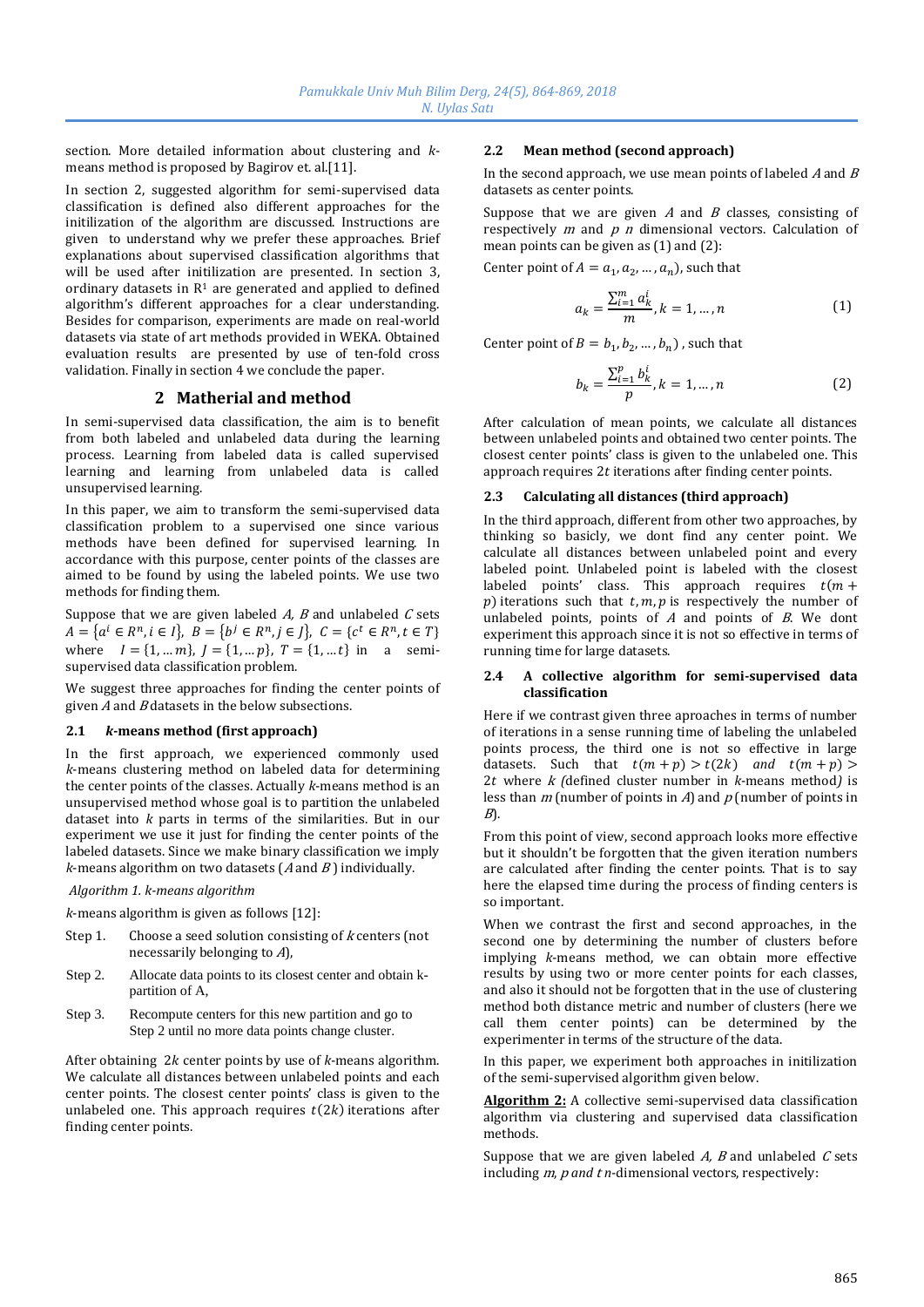$A = \{a^i \in R^n, i \in I\},\ B = \{b^j \in R^n, j \in J\},\ C = \{c^t \in R^n, t \in T\}$ where  $I = \{1, ..., m\}$ ,  $J = \{1, ..., p\}$ ,  $T = \{1, ..., t\}$ .

**Step 0 (Initilization):** Find center points of A and B datasets via one of suggested approaches.

Step 1. Assign each  $C$  point to the closest center points' class. Use Euclidian distance for calculations as in (3):

$$
d(p_s^{kl}, c^{tl}) = \sqrt{\sum_{i=1}^n ((p_i)_s^{kl} - (c_i)^{tl})^2},
$$
\n(3)

Where,  $kl = \{1, ..., k\}$ ,  $s = \{A, B\}$ ,  $tl = \{1, ..., t\}$ . Here, k is the number of center points that's determined by the experimenter before implying clustering method. If second approach (mean) is used in initilization, *k* is assumed to be 1.

- Step 2. Redetermine both  $A$  and  $B$  sets in accordance with new labeled points of C set,
- Step 3. Apply a supervised data classification algorithm by use of redetermined  $A$  and  $B$ datasets as training set,
- Step 4. Define the obtained function or model that separates the sets  $A$  and  $B$  and STOP.

In Algorithm 2, selection of supervised data classification is left to the discretion of the experimenter. In the numerical experiments given in the next section various supervised data classification methods from WEKA are used. Brief explanation about used supervised data classification methods can be given as follows:

*Naive Bayes***:** Bayesian classifiers assign the most likely class to a given point described by its feature vector. The probability of  $X$  point being in class  $C$  is computed as equation (4):

$$
P(X|C) = \prod_{i=1}^{n} (X_i|C)
$$
 (4)

Where  $X = (X_1, ..., X_n)$  [13].

*Logistics***:** Logistic regression is an alternative method to the Linear Discriminant Analysis that generates classifier functions to separate two or more groups by minimizing the misclassification cost. Logistic regression method has fewer assumptions than linear discriminant models. Logistic regression model with maximum likelihood estimators is preferred for solving problems under nonnormality [14],[15].

*Classification via Regression***:** It uses regression methods for classification. Class is binarized and one regression model is built for each class value [16].

**Decision Table:** It uses a simple decision table majority classifier [17].

*WEKA-J48*: It is a Weka implementation of the C4.5 pruned decision tree [18].

In the next section, numerical experiments will be presented on Algorithm 2 via suggested approaches.

## **3 Numerical experiments**

In this section of the paper, for a clear understanding, we solved semi-supervised data classification problems in one dimensional space by implementation of Algorithm 2 with different supervised data classification methods and different initilization approaches that we disscussed in section 2. In the second part of this section we imply the suggested algorithm on real- world datasets to see the efficieny in large datasets. Besides for comparison we present the state of art methods' results on the same datasets. We use MATLAB and Weka Program in implementation and we experiment Naive Bayes, Logistics, Classification via Regression, Decision table and J48 methods that we explained in section 2 as supervised data classification methods.

In testing phase Ten-fold cross validation is used. It is explained as follows in [19]; the dataset *D* is randomly separated into 10 heterogenous subsets (the folds)  $D^1, D^2, \ldots, D^{10}$  of roughly equal size. The inducer is trained and tested 10 times; each time, it is trained on  $D\backslash D^2$  and tested on  $D^t$ .

#### **3.1 Experiments via generated datasets**

We generate datasets defined in  $R^1$  for the experiments.

**Example 1:** Let labeled *A*, *B* and unlabeled *C* sets in  $R^1$ are given as follows:

 $A = \{0,1,2,3,4\}; B = \{11,12,13,14,15\}; C = \{5,6,7,8,9,10\}$ 

 We apply the first approach (*k*-means) in initilization of Algorithm 2. "<sup>k</sup> *"* (number of clusters) is defined as 2. Obtained results are given as follows:

First cp (center point) of  $A = 3$ ;

Second cp (center point) of  $A = 0.5$ ;

First cp (center point) of  $B = 14$ ;

Second cp (center point) of  $B = 11,5$ .

Redetermined  $A$  and  $B$  sets in step 2 of Algorithm 2 are given as follows:

 $A = \{0,1,2,3,4,5,6,7\}; B = \{11,12,13,14,15,8,9,10\}.$ 

 Besides, in initilization of Algorithm 2, we use the second approach (mean) we disscussed in section 2 for finding center points. Obtained center points are given as follows by calculating the mean value of points in each class  $(A \text{ and } B)$ :

Mean value(Cp(center point)) of points in  $A = 2$ ;

Mean value of points in  $B = 13$ .

We assign each  $C$  point to the closest center points' class. Redetermined  $A$  and  $B$  sets according to labels of  $C$  points (step 1 of algorithm 2) are given as follows:

$$
A = \{0, 1, 2, 3, 4, 5, 6, 7\}; B = \{11, 12, 13, 14, 15, 8, 9, 10\}.
$$

Since the obtained  $A$  and  $B$  datasets after labeling the unknown ones are the same for each approach, we don't apply Supervised data classification methods for each individually. We use redetermined  $A$  and  $B$  datasets as training set in the supervised methods. Obtained evaluation results by use of ten-fold cross validation is given in Table 1.

In terms of the results in Table 1, it is seen that, in little datasets that can be separated with a linear separator, both first and second approaches (mean, clustering) for finding center points doesn't differ from each other such that redetermined  $A$  and  $B$  sets are the same in each approach. Also running times doesn't differ from each other since the dataset is not so large.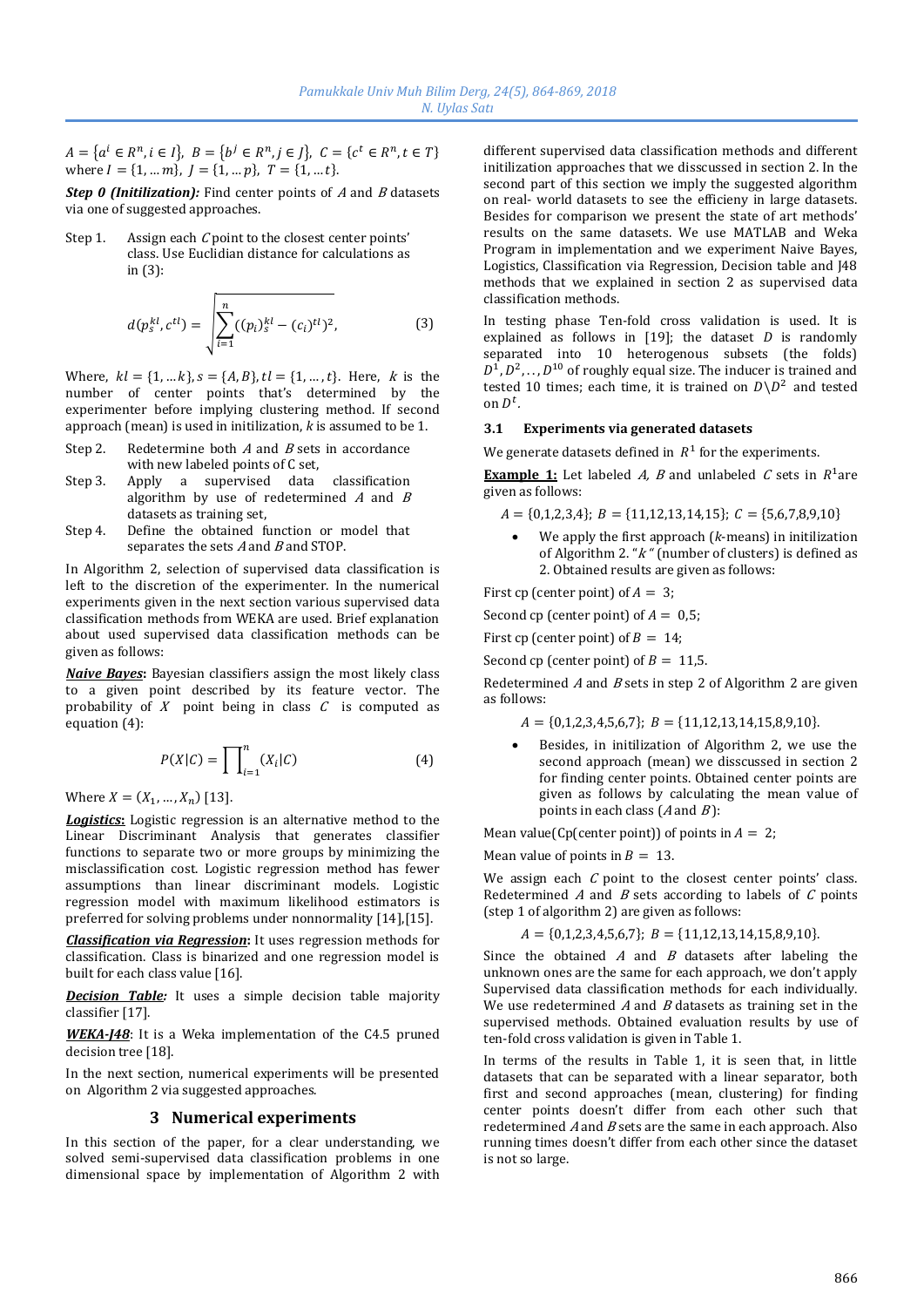| example 1.                       |                         |  |  |  |
|----------------------------------|-------------------------|--|--|--|
| Methods                          | <b>Testing Accuracy</b> |  |  |  |
| Naive bayes                      | 93.75                   |  |  |  |
| Logistics                        | 87.5                    |  |  |  |
| Classification via<br>Regression | 93.75                   |  |  |  |
| Decision table                   | 93.75                   |  |  |  |
| WEKA-J48                         | 93.75                   |  |  |  |

Table 1: Results of supervised data classification methods on

**Example 2:** Let labeled  $A$ ,  $B$  and unlabeled  $C$  sets in  $R<sup>1</sup>$  are given as follows:

> $A = \{0,1,2,3,11,12,13,14\}; B = \{8,9,10,17,18,19\};$  $C = \{4,5,6,7,15,16,20\}.$

 We apply *k*-means clustering method for initilization in Algorithm 2. "<sup>k</sup> *"* (number of clusters) is defined as 2. Obtained results are given as follows:

First cp (center point) of  $A = 12.5$ ; Second cp of  $A = 1.5$ ;

First cp of  $B = 18$ ; Second cp of  $B = 9$ .

Redetermined  $A$  and  $B$  sets in step 2 of Algorithm 2 are given as follows:

 $A = \{0,1,2,3,11,12,13,14,4,5,15\};$ 

$$
B = \{8,9,10,17,18,19,6,7,16,20\}.
$$

Obtained ten-fold cross validation results, after implementing supervised data classification methods on  $A$  and  $B$  datasets, are given in Table 2.

Table 2: Results of supervised data classification methods on redetermined datasets after second approach (*k-*means) in example 2.

| Methods                       | <b>Testing Accuracy</b> |
|-------------------------------|-------------------------|
| Naive bayes                   | 52.38                   |
| Logistics                     | 52.38                   |
| Classification via Regression | 61.90                   |
| Decision table                | 42.85                   |
| <b>WEKA-148</b>               | 80.95                   |
|                               |                         |

 When we use the second approach (mean) in initilization. Obtained center points are given as follows:

Mean of  $A = 7$ ; Mean of  $B = 13.5$ .

Redetermined  $A$  and  $B$  sets are given as follows:

 $A = \{0,1,2,3,11,12,13,14,4,5,6,7\};$   $B = \{8,9,18,19,15,16,17,20\}.$ 

Obtained ten-fold cross validation results, after implementing supervised data classification methods on  $A$  and  $B$  datasets, are given in Table 3.

Table 3: Results of supervised data classification methods on redetermined datasets after second approach (mean) in example 2.

| Methods                          | <b>Testing Accuracy</b> |  |
|----------------------------------|-------------------------|--|
| Naive bayes                      | 66.66                   |  |
| Logistics                        | 71.42                   |  |
| Classification via<br>Regression | 71.42                   |  |
| Decision table                   | 71.42                   |  |
| WEKA-J48                         | 80.95                   |  |

In example 2, it seen that redetermined  $A$  and  $B$  datasets for each approaches (mean, *k*-means) are different from each other unlike example 1. This is because, given datasets' distribution is different from each other such that given <sup>A</sup> and <sup>B</sup> datasets cannot be separated linearly in example 2.

As can be seen from Table 2 and 3 the best accuracy results for both of the approaches are the same. It was obtained in WEKA-J48. However in the other methods, Table 2 and 3 results differ from each other in terms of the differences of used center points that form different training sets.

#### **3.2 Experiments via real-world datasets**

For comparison between state of art methods on real-world datasets we use the Semi-Supervised Learning and Collective Classification package in the well-known machine learning tool WEKA [20].

Brief explanation of used WEKA semi-supervised classification methods are given as follows:

LLGC: "Learning with local and global consistency" was presented in 2003 by Zhou and his friends [21]. It is a collective classifier that generates a smooth classifier function for labeled and unlabelled data.

YATSI: "Yet another two stage idea" was presented in 2006 by Driessens and his friends [22]. It is a collective classifier that uses the given classifier to train on the training set and labeling the unlabeled data. As classifier we choose J48 that generates pruned or unpruned C4.5 decision tree and for predictions as nearest-neighbor-search algorithm we chose KDTree search algorithm that uses Euclidian distance as distance function.

Collective Tree: It works similar to Random Tree with some little differences. It constructs a tree that considers *k* randomly chosen attributes at each node [23]. We choose 1 as the random seed number to be used. For implementations, Liver Disorders, Breast Cancer Wisconsin Diagnostics (WBCD), Heart Disease, Ionosphere and Blood Transfusion Service Center real-world datasets obtained from UCI Machine Learning Repository by Lichman [24] are used. Number of attributes and instances of these datasets are given in Table 4. Since we make semi-supervised experiments, we use randomly %20 of the whole dataset as labeled and the rest as unlabelled data.

## Table 4: Real-world datasets' details.

|                          | Number of<br>Number of<br>Attributes<br>Instances |     |
|--------------------------|---------------------------------------------------|-----|
| Liver                    | h                                                 | 345 |
| WBCD                     |                                                   | 683 |
| Ionosphere               | 34                                                | 351 |
| Heart                    | 13                                                | 297 |
| <b>Blood Transfusion</b> |                                                   | 748 |

We present the evaluation results by use of Ten-fold cross validation (mentioned in the section start) in Table 5. All the classifiers were tested with their default parameters.

When we interpret the evaluation results in Table 5. Algorithm 2 that uses combination of methods get better results than WEKA algorithms. When we compare Algorithm 2 with mean approach and *k*-means approach for finding center points, it can be seen that the implementation with mean method gets better results on three datasets however Blood and Ionosphere datasets get the best result in *k*-means approach. That's because *k*-means method states the actual structure of these datasets.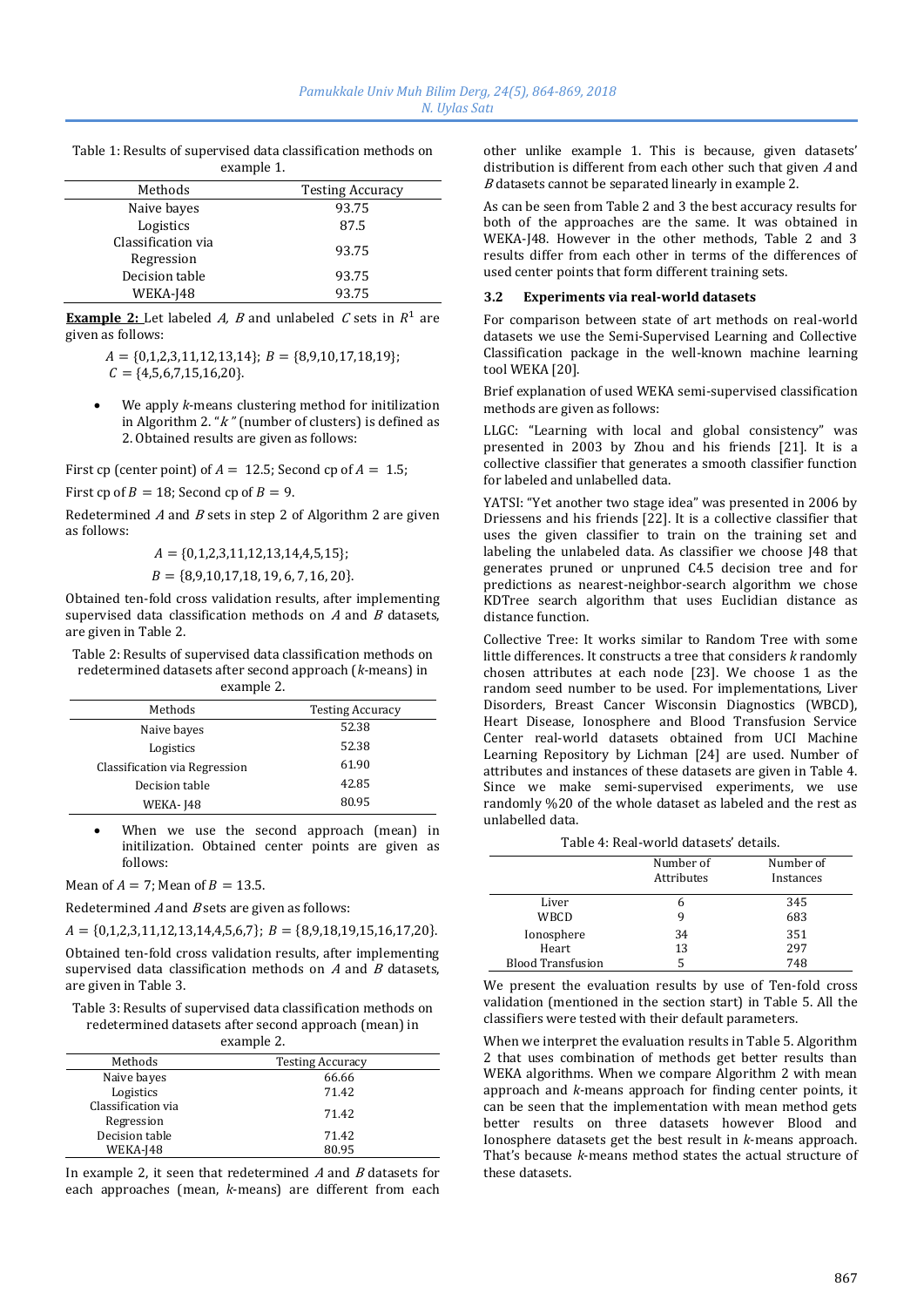| Algorithm 2                 | +Supervised    | LIVER 10-fold    | WBCD 10-fold | HEART 10-fold    | <b>BLOOD TRANSFUSION</b> | <b>IONOSPHERE 10-</b> |
|-----------------------------|----------------|------------------|--------------|------------------|--------------------------|-----------------------|
| initilization               | classification | cross validation | cross        | cross validation | 10-fold cross validation | fold cross            |
| technique                   | technique      | result $(\% )$   | validation   | result $(\% )$   | result $(\% )$           | validation result     |
|                             |                |                  | result (%)   |                  |                          | (%)                   |
|                             | Naïve bayes    | 83.76            | 97.65        | 86.38            | 88.21                    | 91.66                 |
|                             | Logistics      | 88.98            | 98.24        | 96.33            | 86.61                    | 90.62                 |
| First approach              | Classification | 91.04            | 97.21        | 96.67            | 89.99                    | 90.62                 |
| (mean)                      | via regression |                  |              |                  |                          |                       |
|                             | Decision table | 91.59            | 96.63        | 80.62            | 89.42                    | 89.58                 |
|                             | Weka-I48       | 91.30            | 96.33        | 91.09            | 87.98                    | 91.66                 |
|                             | Naïve baves    | 73.33            | 95.02        | 96.33            | 88.10                    | 83.74                 |
|                             | Logistics      | 89.85            | 97.71        | 93.17            | 89.70                    | 84.96                 |
| Second approach             | Classification | 89.56            | 96.04        | 94.76            | 89.83                    | 82.20                 |
| (k-means)                   | via regression |                  |              |                  |                          |                       |
|                             | Decision table | 89.85            | 94.58        | 93.71            | 89.97                    | 84.35                 |
|                             | Weka-I48       | 89.85            | 95.16        | 94.24            | 89.97                    | 83.12                 |
| WEKA LLGC                   |                | 59.05            | 65.63        | 56.48            | 76.92                    | 66.90                 |
| WEKA YATSI                  |                | 57.60            | 96.70        | 76.85            | 74.91                    | 82.20                 |
| <b>WEKA</b> Collective Tree |                | 55.79            | 93.96        | 68.98            | 68.72                    | 72.95                 |

Table 5: 10 fold cross validation results on real world datasets.

## **4 Conclusion**

In this paper we experiment a collective classification method for semi-supervised data classification problems. Supervised data classification techniques are used after labeling the unknown labeled points. For the process of labeling the unknown ones we use the center points of each classes. We present three approaches for finding center points. For a clear understanding we solve two examples in one dimensional space by using each approach in initilization of Algorithm 2. Also we present ten-fold cross validation results of implied algorithms. For comparison between state of art methods and to see the efficiency of suggested approaches in large datasets, we make implemantations of suggested algorithm and WEKA algorithms on real-world datasets.

The collective method that we suggest in Algorithm 2 can be useful for semi-supervised data classification problems. The choice of the approach that will be used in the initilization can be changed according to the structure of the given dataset and the existent programs. Therefore the choice of proper initilization approaches and supervised data classification methods that will be used in the suggested collective algorithm should be left to the researcher.

#### **5 References**

- [1] Zhu X. "*Semi-Supervised Learning Literature Survey"*. University of Wisconsin, Madison, United States, Technical Report, 1530, 2008.
- [2] Hajmohammadi MS, Ibrahim R, Selamat A, Fujita H. "Combination of active learning and self-training for cross-lingual sentiment classification with density analysis of unlabelled samples". *Information Sciences*, 317, 67-77, 2015.
- [3] Chinaei L. Active Learning with Semi-Supervised Support Vector Machines. Msc. Thesis, Waterloo University, Ontario, Canada, 2007.
- [4] Kanga P, Kimb D, Choc S. "Semi-supervised support vector regression based on self training with label uncertainty: An application to virtual metrology insemi conductor manufacturing". *Expert Systems With Applications*, 51, 85-106, 2016.
- [5] Bruzzone L, Chi M, Marconcini M. "A novel transductive SVM for semisupervised classification of remote-sensing images". *IEEE Transactıons on Geoscience and Remote Sensing*, 44(11), 3363-3373, 2006.
- [6] Ordin B. "Nonsmooth optimization algorithm for semi-supervised data classification". *Dynamics of Continuous, Discrete and Impulsive Systems Series B: Applications & Algorithms,* 17, 741-749, 2010.
- [7] Zhou Z, Li M. "Semisupervised regression with cotraining-style algorithms". *Journal IEEE Transactions on Knowledge and Data Engineering Archive*, 19(11), 1479-1493, 2007.
- [8] Zha ZJ, Mei T, Wang J, Wang Z, Hua XS. "Graph-based semi-supervised learning with multiple labels". *Journal of Visual Communication and Image Representation,* 20 (2), 97–103, 2009.
- [9] Alpaydın E*. Introduction To Machine Learning*. 2nd ed. Cambridge, Massachusetts, London, England, The MIT Press, 2010.
- [10] Frank E, Hall MA, Witten IH. *Data Mining: Practical Machine Learning Tools and Techniques*. 4th ed. San Francisco, Morgan Kaufmann, 2016.
- [11] Bagirov AM, Rubinov AM, Soukhoroukova NV, Yearwood J. "Unsupervised and supervised data classification via nonsmooth and global optimization". *Top*, 11(1), 1-75, 2003.
- [12] Bagirov AM, Mardaneh K. "Modified Global K-Means Algorithm for Clustering in Gene Expression Data Sets". Workshop on Intelligent Systems for Bioinformatics 2006 (WISB 2006), Hobart, Australia, 4-9 December, 2006.
- [13] Irina R. "An emprical study of Naive Bayes classifier". *IJCAI Workshop on Emprical Methods in Artificial Intelligence*, 223, 41-46, 2001.
- [14] Kiang MY. "A comparative assessment of classification methods". *Decision Support Systems*, 35, 441-454, 2003
- [15] Press SJ, Wilson S. "Choosing between logistic regression and discriminant analysis". *Journal of the American Statistical Association*, 73(364), 699-705, 1978.
- [16] Frank E, Wang Y, Inglis S, Holmes G, Witten IH. "Using model trees for classification". *Machine Learning*, 32(1), 63-76, 1998.